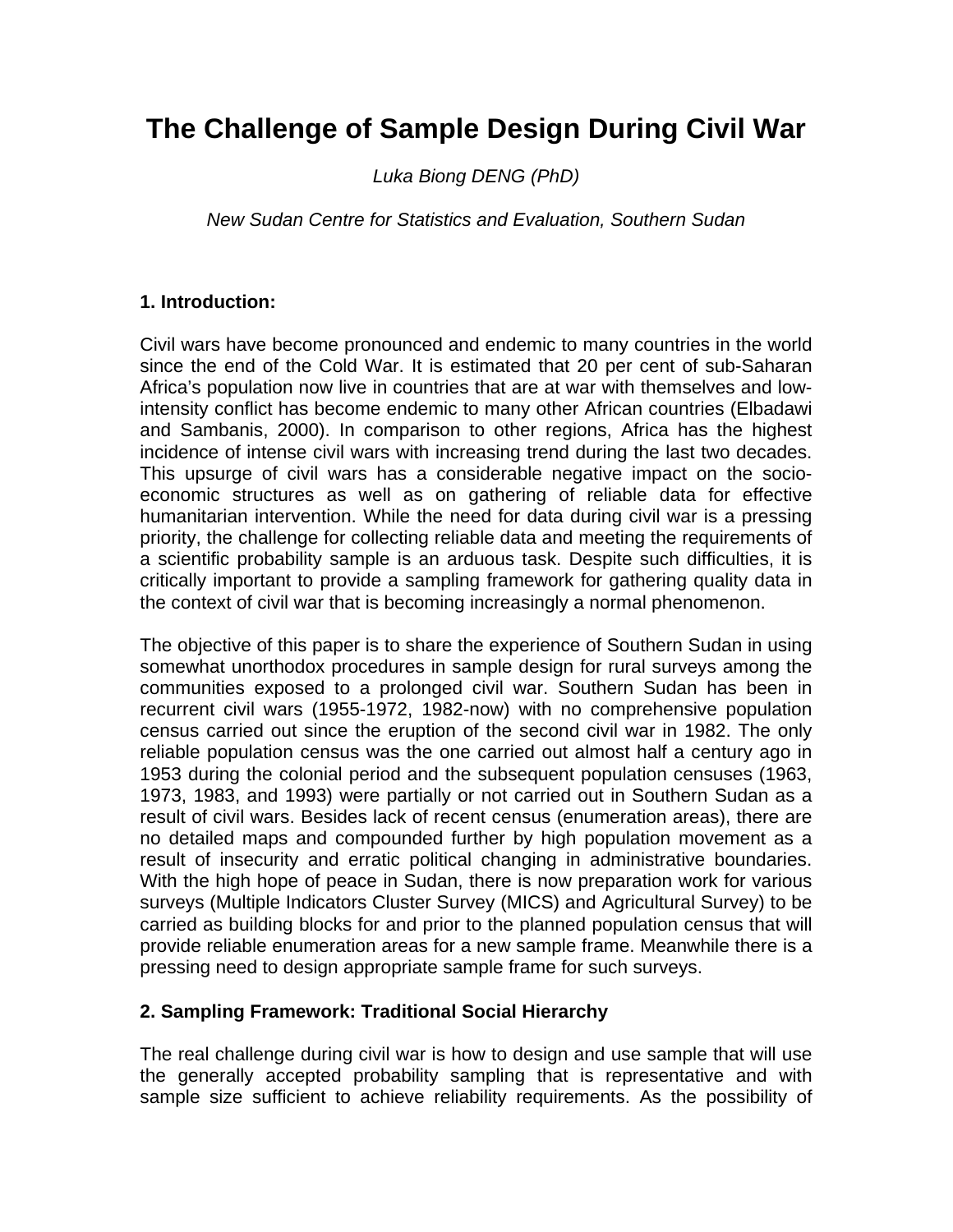using existing sample is not an option during civil war as a result of demographic changes and displacement, it becomes necessary to design and select a new sample, either "standard Segment Design" or "Modified Segment Design". In the context of civil war, the modified segment methodology has an advantage over the standard segment design as no household listing is needed but it equally has a clear disadvantage in creating compact segments that would make sampling less reliable. In collecting food security, livelihood, health and demographic data in Southern Sudan, modified segment methodology has been used (Deng, 2003).

Generally the sampling framework in Southern Sudan has been based on traditional administrative structure (chief, sub-chief, headman, households) that has steadily managed to survive during civil war, while formal administrative structure (region, county, payam and boma) has been recently formed and changing overtime with no clear boundaries. The main idea is to use traditional social hierarchy as basis for sampling but to conform to the formal administrative structure and hence used somewhat unorthodox procedures to develop the frame and select the sample in a three-stage probability sample. The first stage of sampling was to list all executive chief jurisdictional areas as the primary sampling units (PSUs) from which stratification was applied by using serpentine geographical arrangement and systematic sampling to select sample chiefs. Once the sample chiefs with clear geographical areas of their jurisdiction have been selected from PSUs, the headmen that are within their boundaries were identified and listed from which a sample "headmen" are randomly selected. The sample headmen were then asked to share their roster of households, from which a sample households are randomly chosen for complete interview. Prior to sample selection, the levels of formal administrative structure (region, county and payams) were geographically sorted and stratified in serpentine order and together with systematic sampling of chiefs formed "implicit stratification".

## **3. Conclusion:**

The aforementioned sample design is undoubtedly an inferior sampling method but it is the most appropriate, effective and relevant methodology in the context of civil war. The results of various surveys that used such inferior sample design in Southern Sudan were satisfactory offered without apology since probability sampling has been in a way followed in these surveys. One apparent disadvantage of such sample design is the fact that the sampling error will be larger than what is ideally desired because of lack of reliable size measures for stratification exercise (Turner, 1999). There is no doubt that such sample design is not appropriate in the "normal" conditions where standard sample framework could easily be applied (Dirk, 2004).